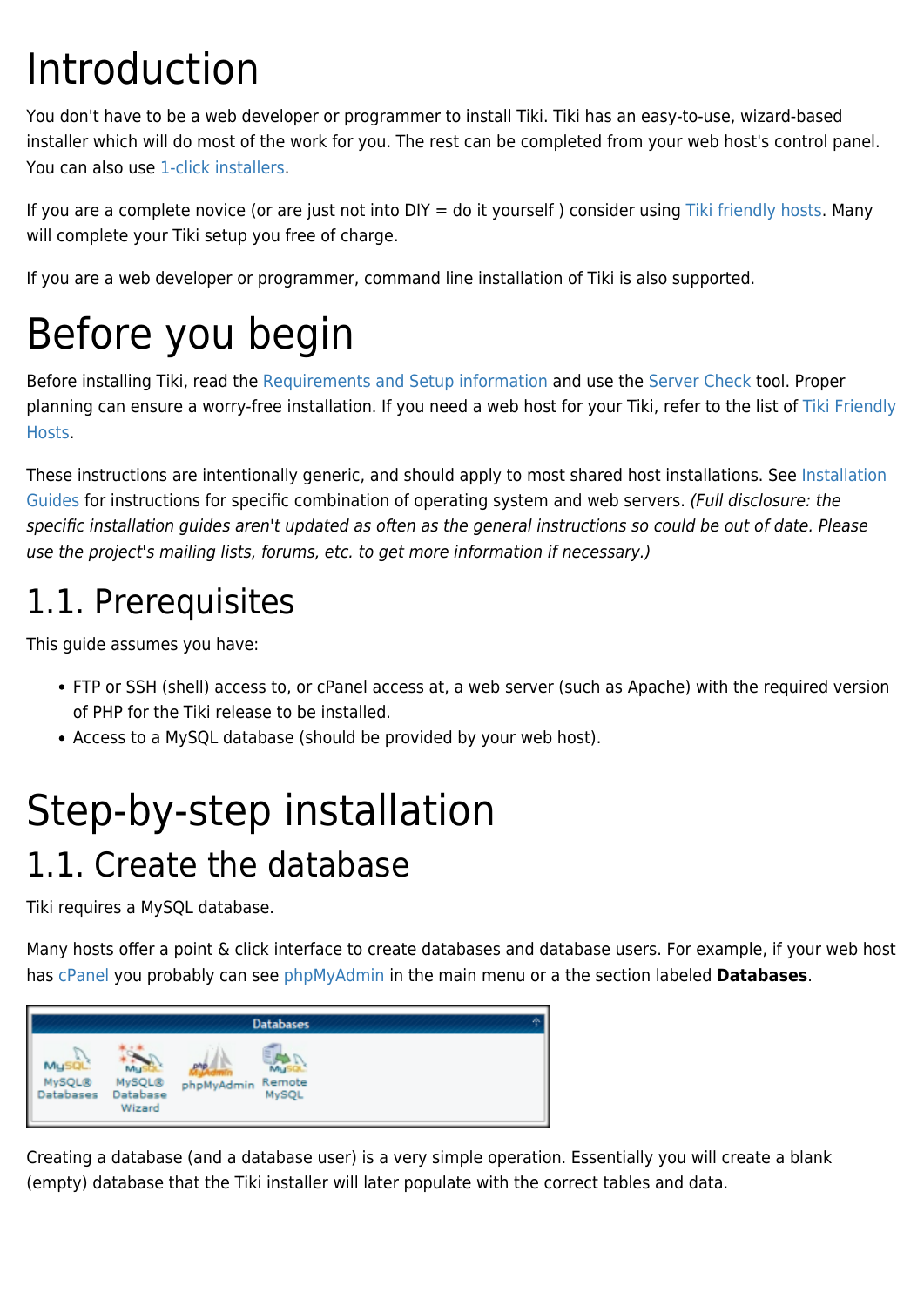## 1.1.1. The three steps of database setup

### 1. Create a database.

The database name can be anything but should be kept simple — you can use **tiki**, and avoid using an underscore character in the name. Depending on your web host, your full database in phpMyAdmin may be listed as accountname tiki.

**Note**: By default, Tiki uses **UTF-8** for database encoding. Select "utf8" in the "**collation**" drop-down box in phpMyAdmin (or similar). Tiki moved to  $utf8mb4$  since Tiki19, so a collation such as  $utf8mb4$  unicode ci should be selected, in the field shown in the following image:

| <b>C</b> El Server: localhost                  |  |                  |                                                                     |        |  |  |                    |               |  |
|------------------------------------------------|--|------------------|---------------------------------------------------------------------|--------|--|--|--------------------|---------------|--|
| $\begin{bmatrix} 1 & 0 \\ 0 & 0 \end{bmatrix}$ |  |                  | Databases S SQL Status 3 User accounts B Export B Import & Settings |        |  |  | <b>Replication</b> | $\nabla$ More |  |
|                                                |  |                  |                                                                     |        |  |  |                    |               |  |
| <b>Databases</b>                               |  |                  |                                                                     |        |  |  |                    |               |  |
|                                                |  |                  |                                                                     |        |  |  |                    |               |  |
| Create database @                              |  |                  |                                                                     |        |  |  |                    |               |  |
| Database name                                  |  | Collation        |                                                                     | Create |  |  |                    |               |  |
| Database 4                                     |  | <b>Collation</b> |                                                                     |        |  |  |                    |               |  |
| <b>Banding</b>                                 |  |                  | taking months of the Charle privileges                              |        |  |  |                    |               |  |

Click to expand

If you select a different encoding method, you may need to manually update your **../db/local.php** file.

**Tip**: If you plan on having multiple Tiki installations, don't use **tiki** as the database name.

- Be sure to record the database name; you will need it later.
- 2. Create a database **user** (with password).
	- Again, simple is best for the database username. In fact, you can use the same name that you selected for the database (in step 1).
	- <sup>o</sup> Select a strong password. You can easily recover your database username and password if necessary (by reviewing the  $\frac{1}{100}$   $\frac{1}{100}$   $\frac{1}{100}$  file in your Tiki directory.
	- Be sure to record the username and password. You will need it later.
- 3. Assign **all** database permissions to the database user that you created (in step 2).

Following these steps, a database is created that is ready to use, as well a a database user (and password) with the necessary permissions.

## 1.2. Two ways to get the Tiki files 1.2.1. Check out the files from the online repository

This method requires **(a)** a server with shell (command line) access and **(b)** a running SVN instance on this server.

For the SVN part please have a look at the page [Get Code on dev.tiki.org.](http://dev.tiki.org/Get-code) On this page and, if necessary, also on the related pages, you will find notes about the SVN commands and the particular paths you need to use in the command line to automatically check out or update the right Tiki version into the intended installation directory (= tikiroot folder).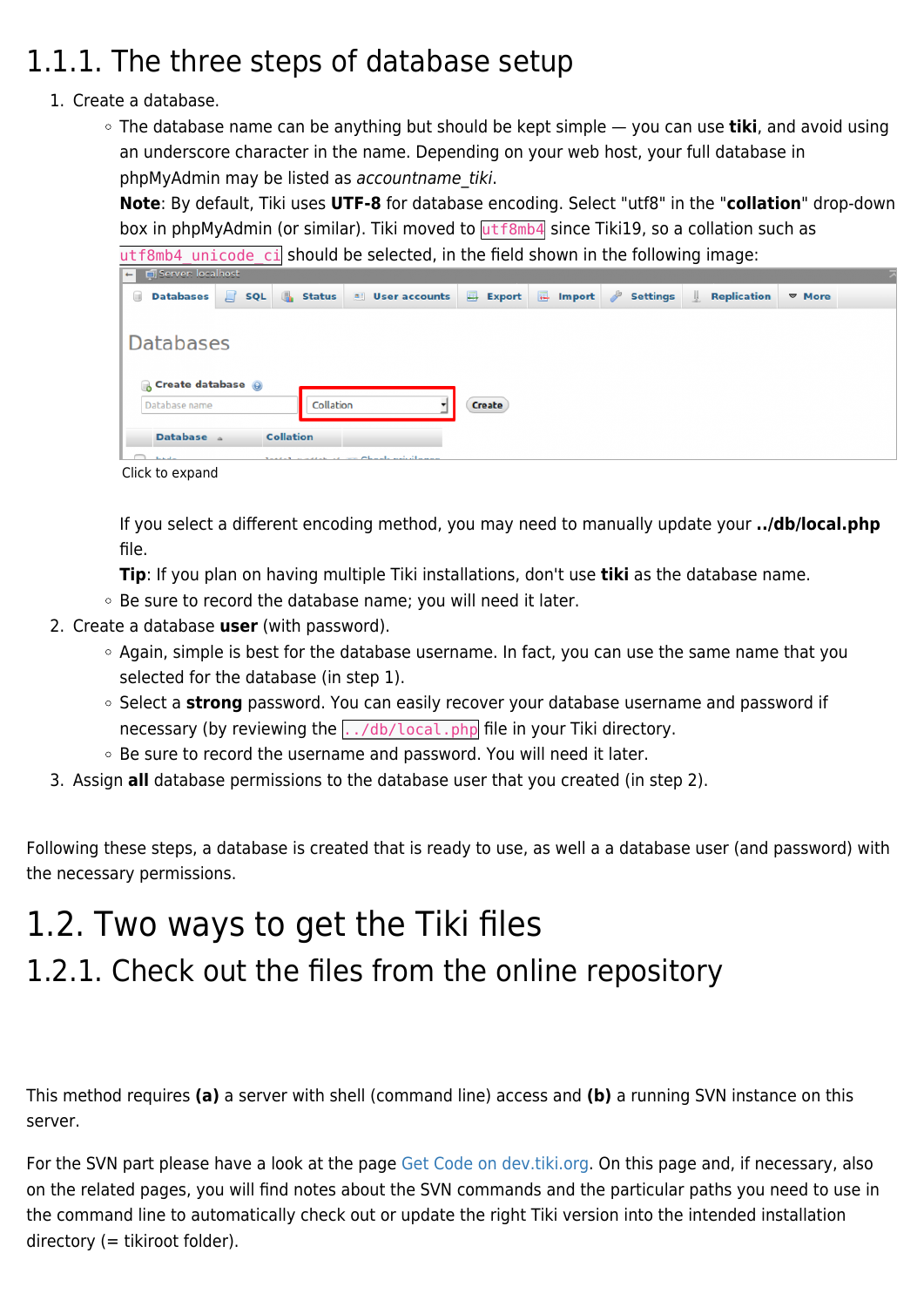#### **Example for a fresh checkout (recommended also for major upgrades)**

#### **Method 1**

Checking out to a new folder (that you will specify)

\$ svn checkout https://svn.code.sf.net/p/tikiwiki/code/branches/18.x mynewfolder

#### **Method 2**

Checking out to the current folder (when you created the intended tikiroot already and changed into this directory prior to the checkout):

\$ svn checkout https://svn.code.sf.net/p/tikiwiki/code/branches/18.x .

#### **Example for a minor update:**

Do not forget to switch into the tikiroot of the Tiki you want to update.

\$ svn up

This method requires **(a)** a server with shell (command line) access and **(b)** a running GIT instance on this server.

#### **Example for a fresh checkout (recommended also for major upgrades)**

#### **Method 1**

Cloning to a new folder (that you will specify)

```
$ git clone https://gitlab.com/tikiwiki/tiki.git mynewfolder
```
#### **Method 2**

Cloning to the current folder (when you created the intended tikiroot already and changed into this directory prior to the checkout):

```
$ git clone https://gitlab.com/tikiwiki/tiki.git .
```
#### **Ressources**

If you are new to Git and you want to use Git to either deploy and manage a live website or you are a developer moving to Git from another version control system (vcs), you might want to find a course or a book.

The entire Pro Git book, written by Scott Chacon and Ben Straub and published by Apress, is available here. All content is licensed under the [Creative Commons Attribution Non Commercial Share Alike 3.0](https://creativecommons.org/licenses/by-nc-sa/3.0/) license. Print versions of the book are available on [Amazon.com.](http://www.amazon.com/Pro-Git-Scott-Chacon/dp/1484200772?ie=UTF8&camp=1789&creative=9325&creativeASIN=1430218339&linkCode=as2&tag=git-sfconservancy-20)

See also: [A short history of Git](https://git-scm.com/book/en/v2/Getting-Started-A-Short-History-of-Git)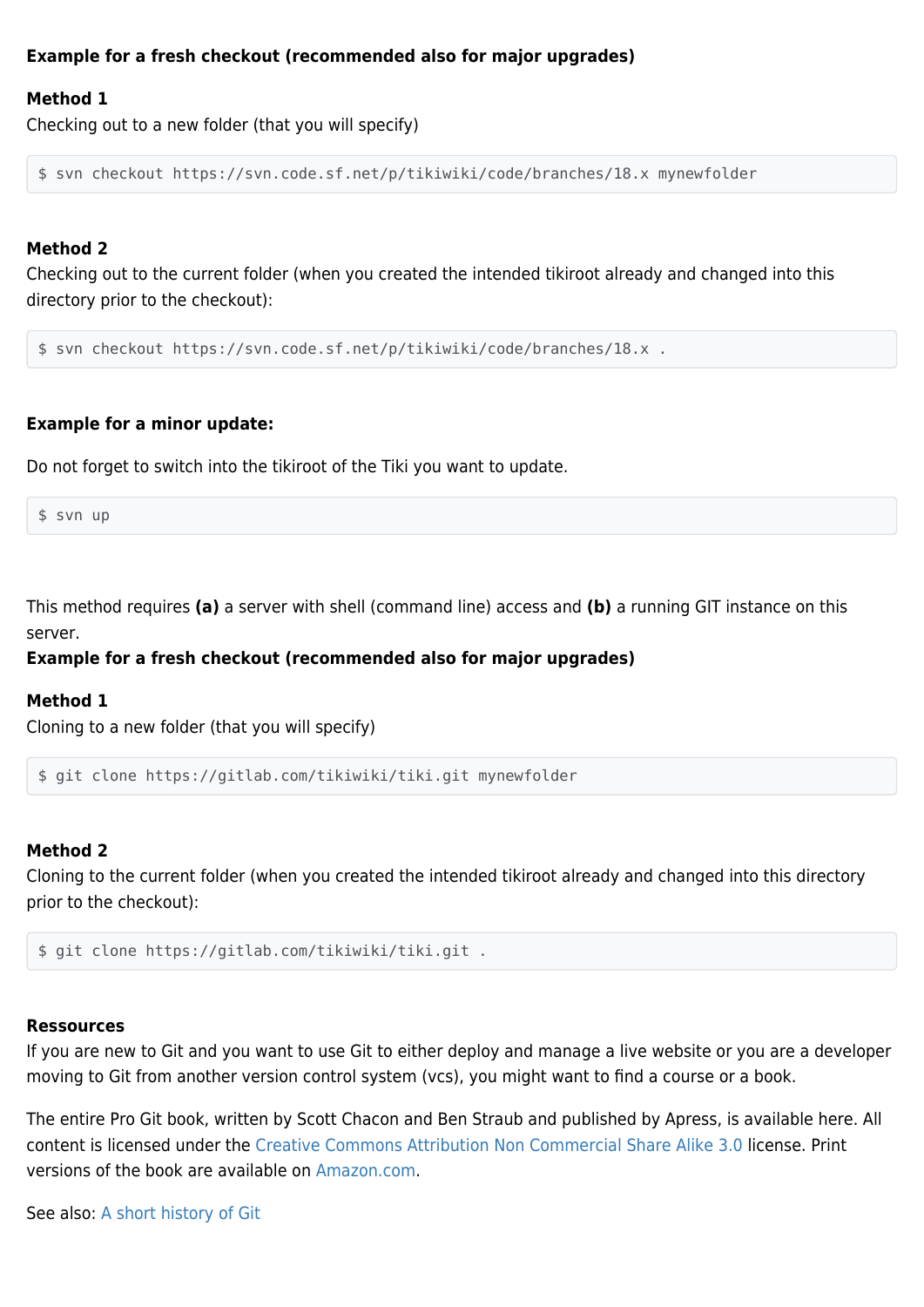### 1.2.1.1. Troubleshooting

### $[+]$ 1.2.2. Download a release package

Alternatively, you can [download](https://doc.tiki.org/Download) a package of all the files, including external library files, of any supported version of Tiki to your local computer from [http://tiki.org/download.](http://tiki.org/download)



Download page at tiki.org

The full Tiki archive file download is 25 to 95MB depending on the version and compression format (zip, bz2, etc.).

### 1.2.2.1. Upload to your web host with cPanel's file manager

If [cPanel](https://documentation.cpanel.net/display/76Docs/cPanel+User+Documentation) (a feature commonly offered by shared hosting providers) is available on the web host, you can upload Tiki's zipped package as one file without first extracting the files. Use cPanel's [file manager](https://documentation.cpanel.net/display/78Docs/File+Manager) to upload the zipped archive and extract the files after the upload is complete. The files can be selected and moved to another directory in one action if necessary. If cPanel is available, this is a safer and faster method than uploading multiple files.

### 1.2.2.2. Unzip and upload to your web host with FTP or similar

If your web host doesn't have cPanel, after downloading the Tiki archive file, decompress (unzip) the file to your local PC.

Use FTP (or SCP, SFTP, Rsync, SSH, etc) to connect to your web host.

Once connected, find your web directory. It is often called www or public html. **Note**: This directory name may vary, depending on your web host.

### 1.2.2.2.1. Example 1: Upload all the Tiki files from your PC to your web host.

If you upload the Tiki files to the root of your web directory, Tiki will be accessible directly from the URL: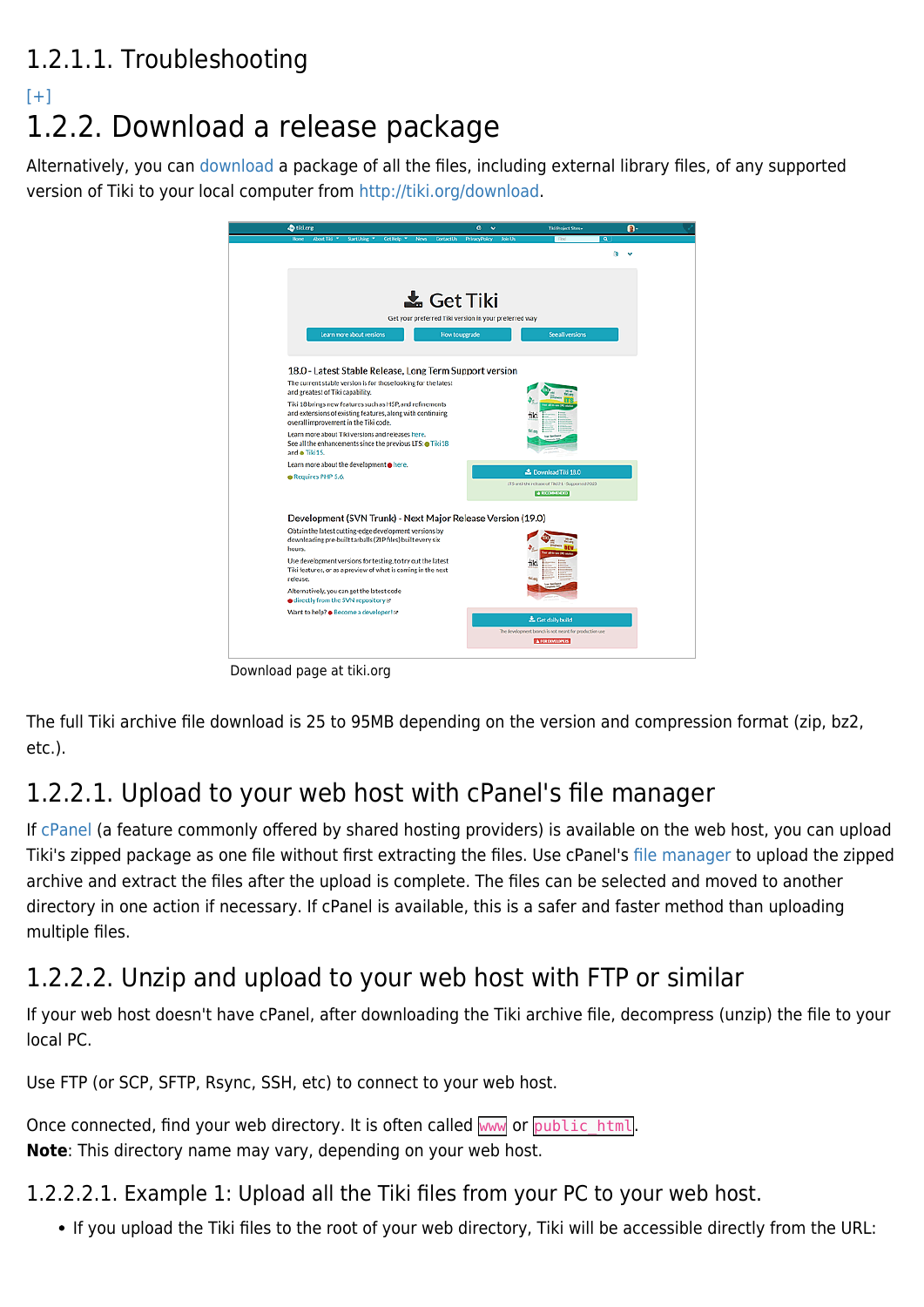#### **http://example.org**

If you have installed (or plan to install) other applications on your web host, you may consider putting Tiki in its own subdirectory (for example: **http://example.org/tiki/**). Keep in mind that this might mean that you will have to manually edit the file .htaccess to activate the Tiki subdirectory (for example this "RewriteRule  $\hat{ }$ (.+)\$ /tiki-index.php?page=\$1 [QSA,L]" might need to become this "RewriteRule  $\hat{ }$ (.+)\$ **/tiki**/tiki-index.php?page=\$1 [QSA,L]")

### 1.2.2.2.2. Example 2: Upload using lftp

```
lftp -u username ftp.example.com
lcd /path/to/local/tiki
cd /path/to/web/tiki
set ftp:ssl-allow no
mirror -R ./
```
An ftp testing upload session to an external web host needed approximately two hours, and the limitation was the provider's setting. The local internet connection was **not** saturated.

## 1.3. Install Tiki

## 1.3.1. Install a repository checkout

To complete the setup of the checked-out files, including fetching external libraries and setting permissions, run setup.sh, (in the tikiroot):

\$ sh setup.sh

For more information on using setup.sh, also see the [Troubleshooting](#page--1-0) section, or run  $\frac{1}{5}$  setup.sh -h in the shell. Regarding Composer, which is only needed to fetch external libraries when Tiki is being installed from the repository, use the option "c" after starting the setup.sh script:

```
$ sh setup.sh
. . .
Your choice [c or f]? c
```
### 1.3.2. Install a downloaded release package

Run the Tiki installer (tiki-install.php)

Navigate in a web browser to: **http://example.org/tiki-install.php** (or **http://example.org/tiki/tiki-install.php** if you installed Tiki in a subdirectory).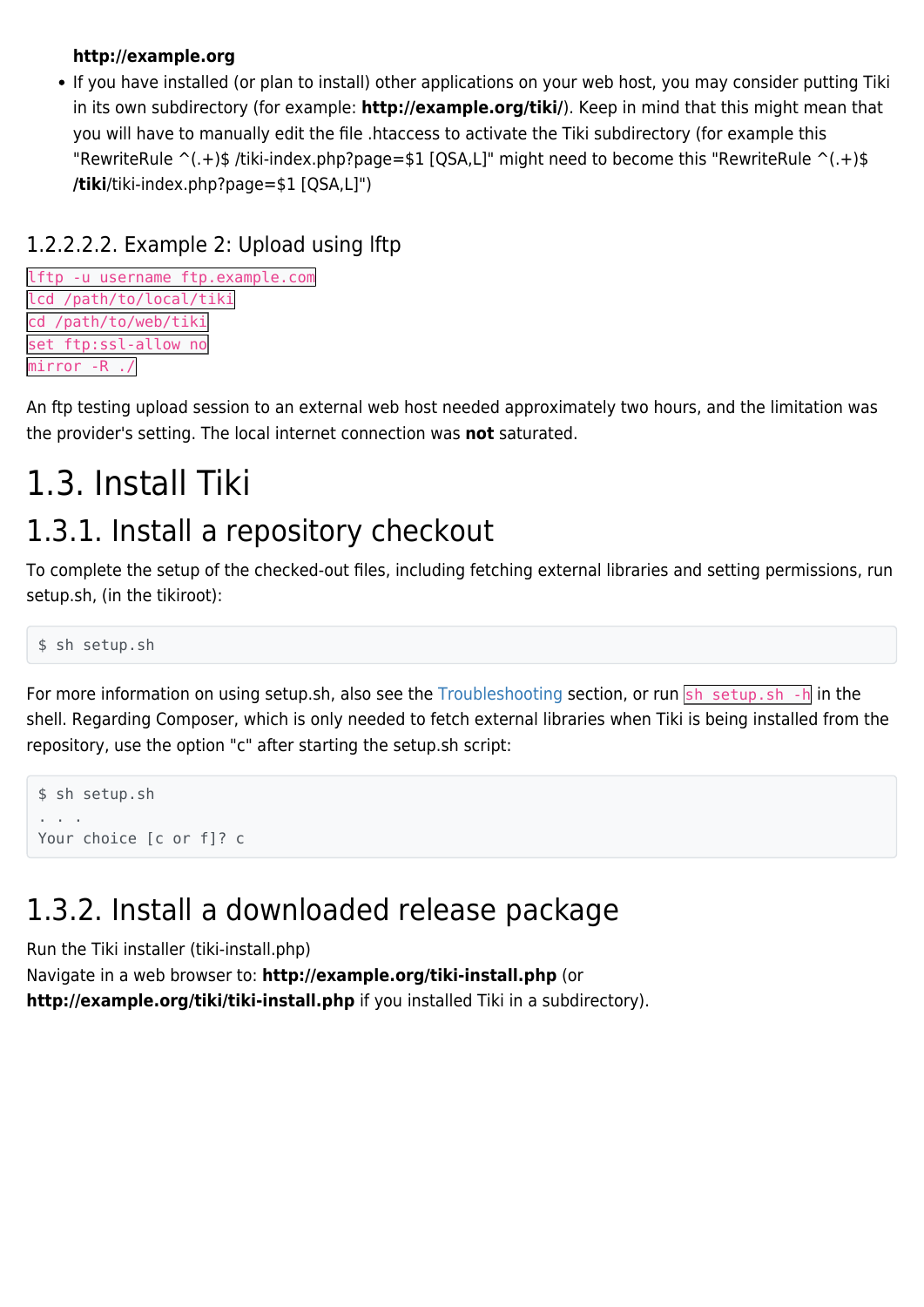| wiki<br>cms<br>groupware                                                                                                |                                                                                                                                                                                                                                                                                                                                  |  |
|-------------------------------------------------------------------------------------------------------------------------|----------------------------------------------------------------------------------------------------------------------------------------------------------------------------------------------------------------------------------------------------------------------------------------------------------------------------------|--|
| Installation                                                                                                            | Welcome                                                                                                                                                                                                                                                                                                                          |  |
| 1. Welcome<br>2. License<br>3. Review the System<br>Requirements<br>4. Database Connection                              | Welcome to the Tiki 19.0 svn installer. Use this script to install a new database or upgrade your existing database.<br>• For the latest information about this release, please read the Release Notes.<br>· For complete documentation, please visit doc.tiki.org.<br>· For more information about Tiki, please visit tiki.org. |  |
| 5. Install<br>6. Review the Installation<br>7. Configure the General<br>Settings<br>8. Last Notes<br>9. Enter Your Tiki | Select your language<br>English (en)<br>Continue                                                                                                                                                                                                                                                                                 |  |
| Help                                                                                                                    |                                                                                                                                                                                                                                                                                                                                  |  |
| Tiki Project Web Site                                                                                                   |                                                                                                                                                                                                                                                                                                                                  |  |
| Documentation                                                                                                           |                                                                                                                                                                                                                                                                                                                                  |  |
| Support Forums                                                                                                          |                                                                                                                                                                                                                                                                                                                                  |  |

Click to expand

The first page of the Tiki Installer appears. This installer will allow you to:

- Pick a language
- Test your server settings
	- o If the installer detects that some of your server settings are inadequate, it will suggest changes to comply to the [krav](https://doc.tiki.org/krav).
- Enter your database host, name, username, and password. This is the information from the database that you created earlier. You *did* remember to write it down, right? For non-default port number use syntax "**example.com;port=3307**"
- Create/update the database
	- o Note: on osx installations, the mysql socket is a bit different. In /etc/php.ini, change all instances of /var/mysql/mysql.sock to /tmp/mysql.sock and then restart the web server
- Set some preferences, such as admin email
- Disable the install script
- And more

Complete each page of the Tiki Installer.

### 1.3.2.1. Security choices during installation

There are a couple of important security choices during installation as follows:

### 1.3.2.1.1. Secure login

When configuring general settings during installation, there is an option to "Require secure (https) login". It is recommended to select this option so that data sent between the browser and the site server is kept private.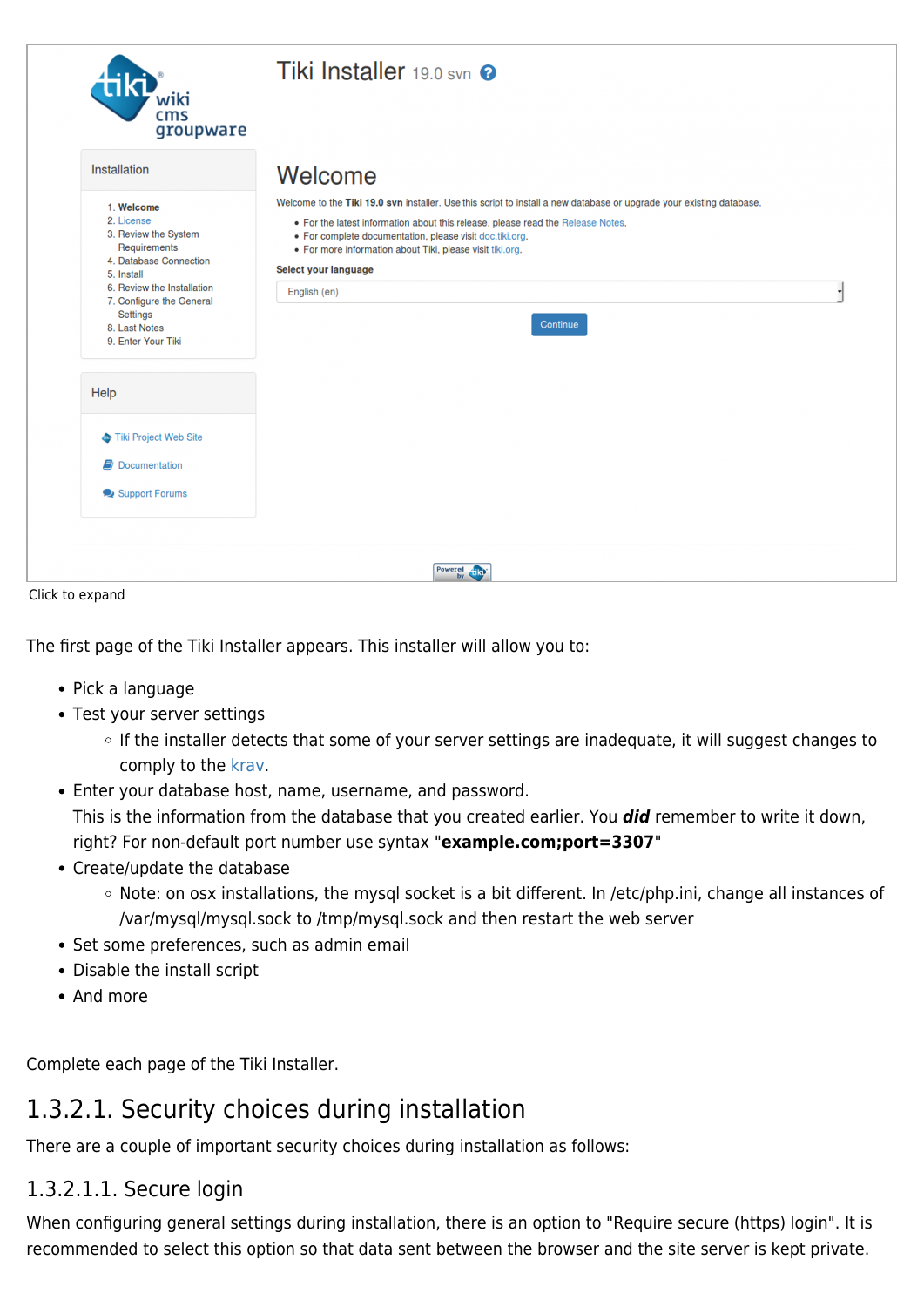In order to implement secure logins, in addition to selecting this option, you will need a security certificate and a dedicated IP address for your domain. These can be obtained or purchased from your web hosting company or, in the case of the security certificate, from third parties.

### 1.3.2.1.2. Lock the installer

In the last step of the installer, the installer is locked by default once you click the button to enter your Tiki. There is an option to elect to **not** lock the installer in that last step of the installation. It is highly recommended that you lock the installer for any production site. The option is provided for convenience for development sites only. The installer allows the site's database to be changed or destroyed through the browser so it is very important to keep it locked once the installation or upgrade is complete.

### 1.3.2.2. Alternative "Step 5" without tiki-install.php

If you are unable to complete the Tiki Installer, continue with a [manual installation](https://doc.tiki.org/Manual-Installation).

## 1.3.3. Log in for the first time

Log in using the login box in the right-hand column.

- 1. Enter this information:
	- 1. **user:** Enter admin
	- 2. **pass:** Enter admin
- 2. Click **login**.

## 1.3.4. Change the default password.

Use a strong password. You may want to log out right away, and log in again, letting your password manager record your password.

## 1.3.5. Congratulations!

It is recommended to create a new user and give this user admin privileges instead of regularly using the admin account. You can now explore the interface but you should check the extra steps before to get you started.

## 1.3.6. Configure Your Tiki

Please visit [Initial Configuration,](https://doc.tiki.org/Initial-Configuration) which describes the recommended next steps, or [configuration](https://doc.tiki.org/Configuration) for the table of contents related to configuring Tiki.

## 1.3.7. Add new features through post-install Profiles

You can enable a set of settings/permissions/content features in a single action, in order to provide a common feature at your Tiki site (make it multilingual, add tags, configure it as a collaborative environment, etc.) with a just few clicks using the [Profile Manager](https://doc.tiki.org/Profile%20Manager) from "**Admin > Profiles**".

Read more about it at [Profiles](https://doc.tiki.org/Profiles).

## For more information on the Tiki installation process...

### **Related pages:**